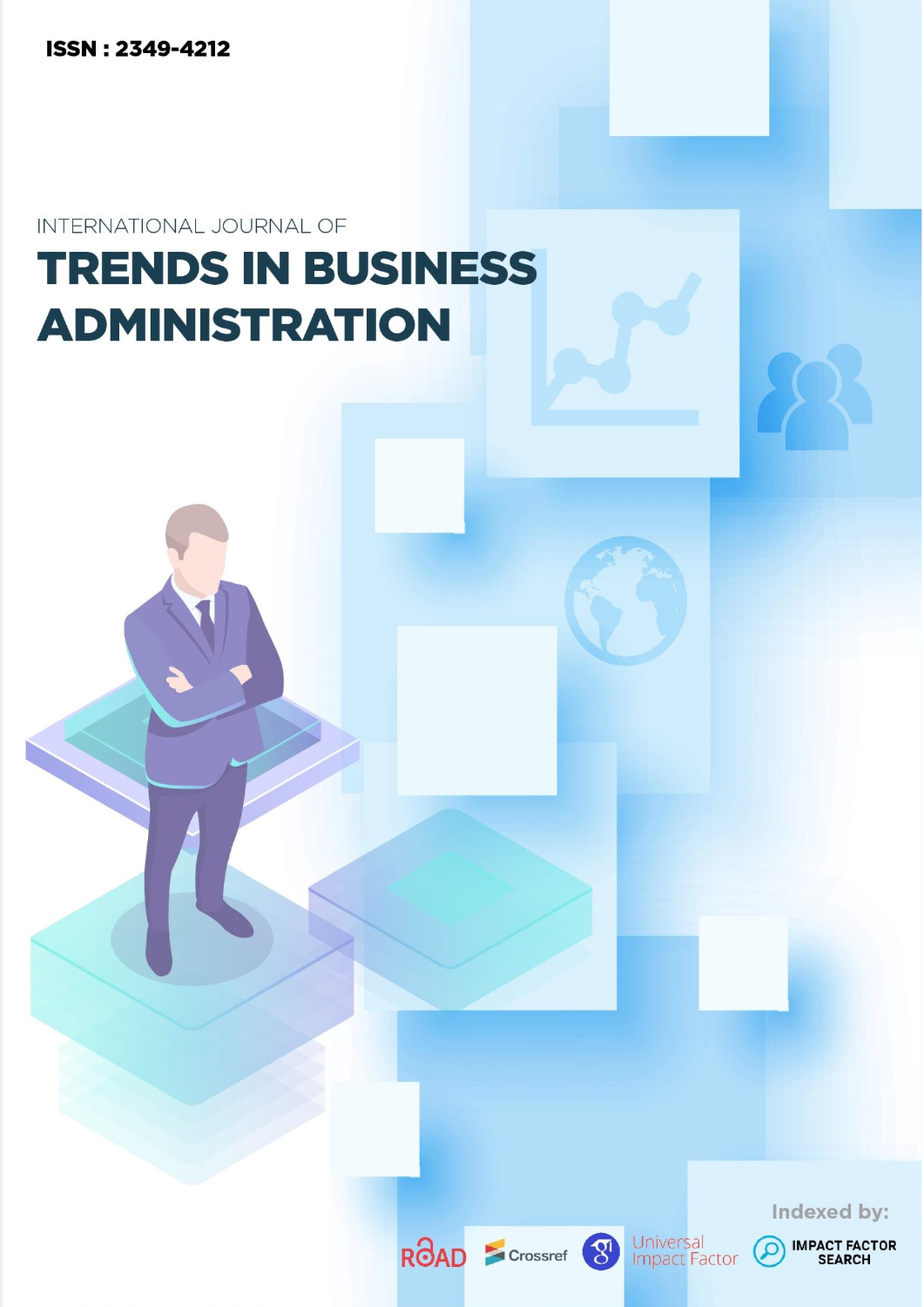Founder and Publisher **academic journals PVT LTD**  Published science may 2011 year. Issued Quarterly. **Internet address:** <http://academicjournalonline.org/index.php/ijtba> 10/25 Thamotharan Street, Arisipalayam, Salem, India Principal Contact Academic Journal Online [info@academicjournalonline.org](mailto:info@academicjournalonline.org)

# **Editorial board**

- 1. Mallesh Thumalla
- 2. Edwin Prem Kumar
- 3. Farha Deeba Hassan
- 4. Sangeetha T.R.
- 5. Abdul Wahid Naureena
- 6. Sangeetha Natarajan
- 7. Faisal Amjad
- 8. Muhammad Tariq
- 9. Nadeem Abbas
- 10. Mr. Iftikhar Ahmad
- 11. Usmanova Mukhlisa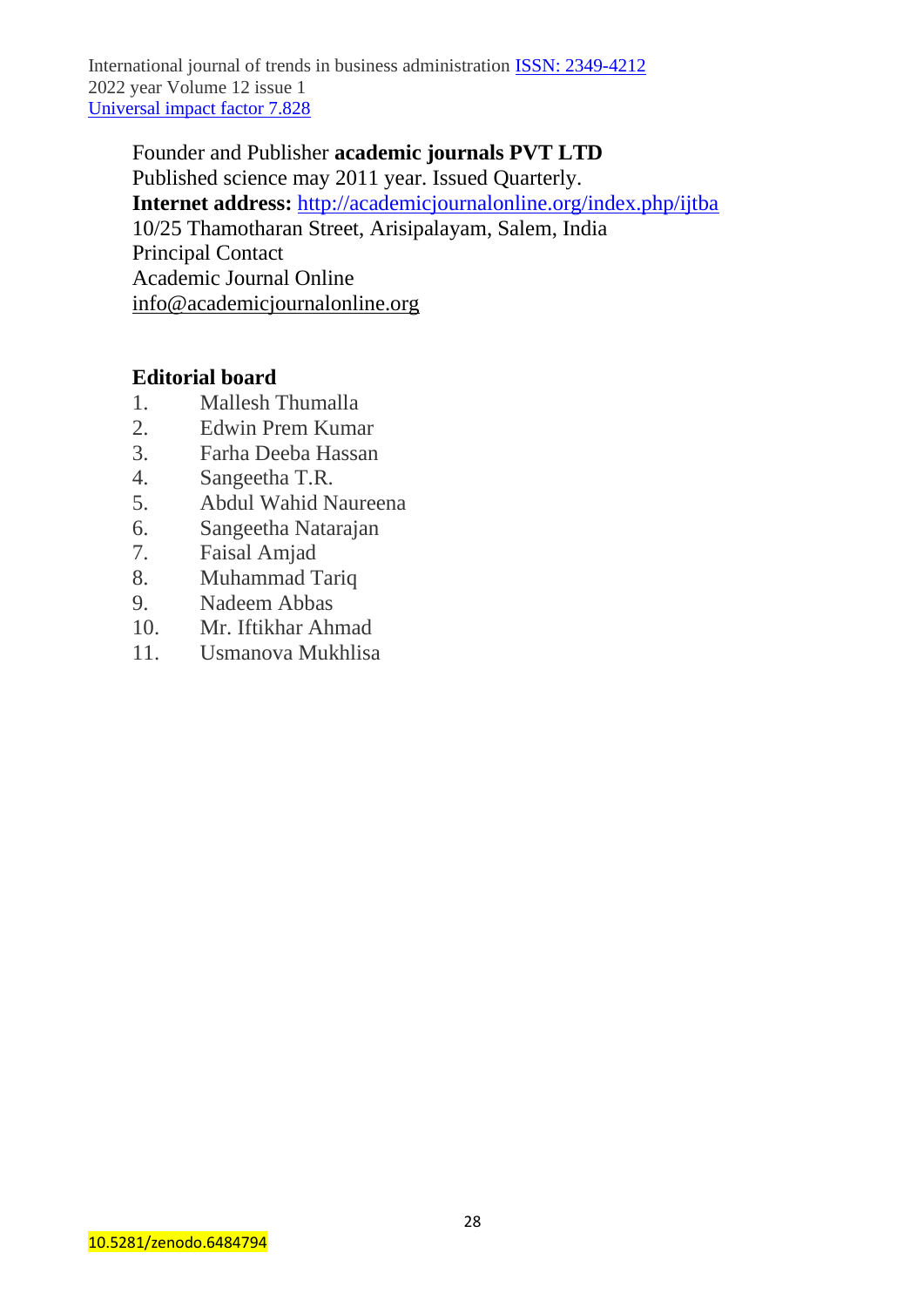# **PROBLEMS OF ORGANIZING SERVICES IN THE DIGITAL ECONOMY**

**Rakhimov Z.K.** – Senior Lecturer of the Department of Digital Economy of Samarkand Institute of Economics and Service. Samarkand. Uzbekistan.

**Abstract.** The article describes the problems, importance and relevance of the organization of services in the digital economy. The data are compiled based on the author's observations and analysis of foreign literature. The methodological basis of the research was formed as a result of the study of theoretical and practical information, legislation and other legal documents, literary sources and publications. The research is based on the connections between theory and practice and made extensive use of analysis, comparison, and synthesis methods.

**Keywords.** Digital Economy, Service, Service, Provision Of Services, Factor, It-Technologies, Quality, Competition, Trade, Network, Development.

# **I. INTRODUCTION**

The level of development of services reflects the socio-economic situation in the country.

Today, along with population growth, the demand for services is also growing. At the same time, we can see an increase in the quality of services provided to the population with the development of digital technologies. Nevertheless, we can observe some services' poor quality or non-availability in our country.

According to the World Bank, the share of services in the GDP of developed countries is  $70-90\%$ <sup>1</sup> is formed.

The share of services in the country in 2020 was  $36.3\%$ <sup>2</sup> is formed.

60-70 percent of the world's population is engaged in service<sup>3</sup> is formed.  $40-46\%$  of services in the country in  $2017-2020<sup>4</sup>$  are formed.

Experience shows that 65-75% of total consumer goods in human life are services. Demand for services is growing, especially in the era of digital technology.

In the era of the digital economy, the penetration of various electronic devices into human life has emerged as a means of facilitating the satisfaction of some of their needs.

#### **II. LITERATURE REVIEW**

In their research, the following scholars have considered problems of organizing services in the digital economy: Makhmudov L.U., Rakhimov Z.K. [4].

#### **III. RESEARCH METHODOLOGY**

The methodological basis of the research was formed as a result of the study of theoretical and practical information, legislation and other legal documents, literary

<sup>1</sup> <https://data.worldbank.org/>

<sup>&</sup>lt;sup>2</sup> [https://stat.uz/uz/default/ quarterly results / 5708-](https://stat.uz/uz/default/choraklik-natijalar/5708-choraklik-natijalar-2020#yanvar-dekabr) quarterly results-2020 January / December

<sup>3</sup> [https://stat.uz/uz/default/ quarterly results / 5708-](https://stat.uz/uz/default/choraklik-natijalar/5708-choraklik-natijalar-2020#yanvar-dekabr) quarterly results-2020 January / December

<sup>4</sup>Data of the State Statistics Committee of the Republic of Uzbekistan.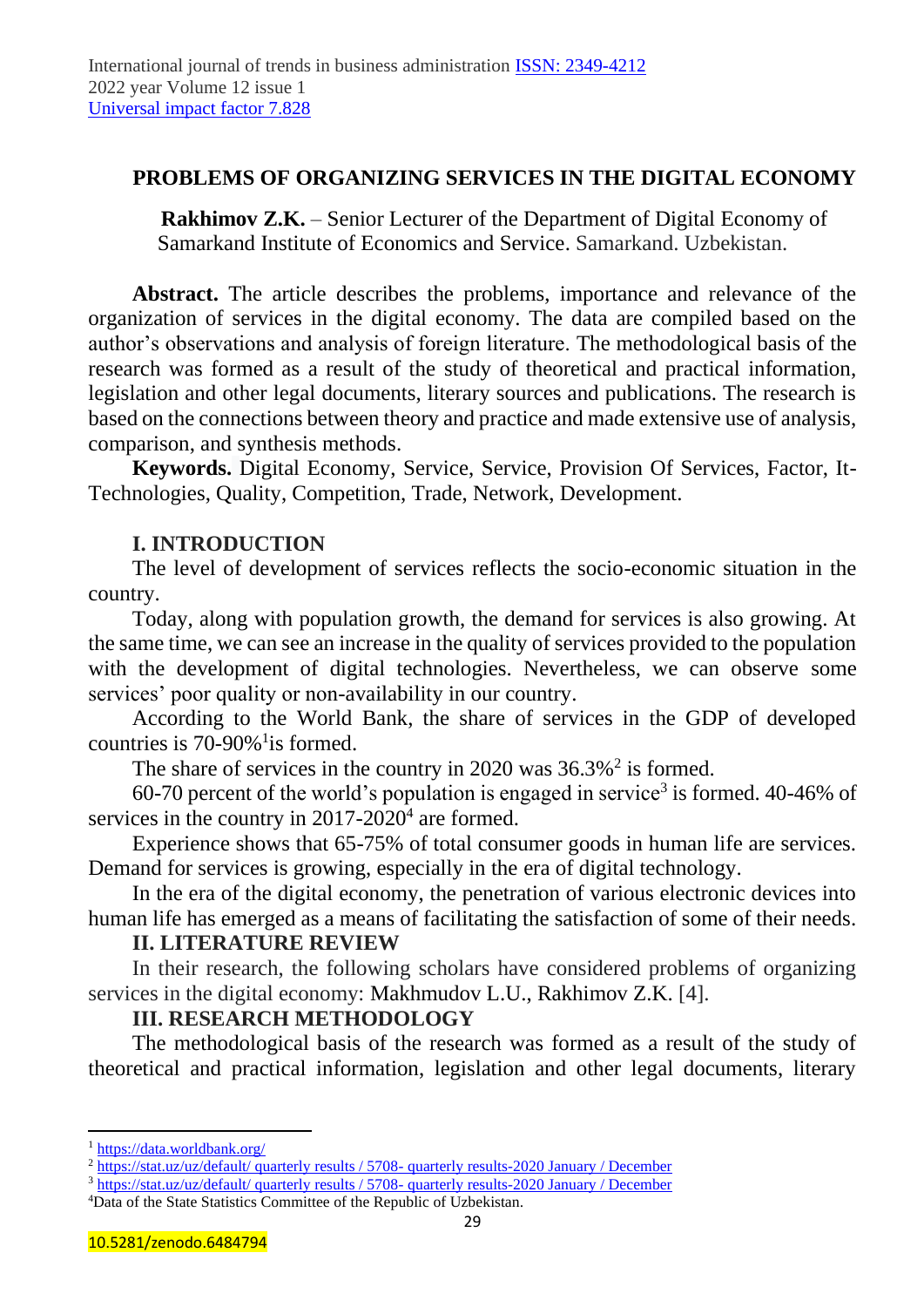sources and publications. The research is based on the connections between theory and practice and made extensive use of analysis, comparison, and synthesis methods.

### **IV. ANALYSIS AND RESULTS**

Digital technologies provide several conveniences to customers when using certain services. For example, with the organization of distance learning, rather than in traditional classrooms, electronic use of consulting services, remote ordering of services, etc.

Japan, Germany, South Korea, and the USA<sup>5</sup>In such countries, entrepreneurs recognize that it is convenient to use digital technologies to study their needs and develop goods and services to customers' needs by establishing direct contact with consumers. According to them, communication with customers through such technologies will further increase their confidence in goods and services and create opportunities for providing competitive goods and services.

In recent years, our country has also been providing various services using digital technologies. In particular, in the socio-economic development of the country, the Decree of the President of the Republic of Uzbekistan Sh.M.Mirziyoev dated February 7, 2017, "On the Action Strategy for further development of the Republic of Uzbekistan" PF-4947<sup>6</sup>The implementation of the priorities set out in has served as an impetus for the development of digital technologies. In particular, the Resolution of the Cabinet of Ministers of the Republic of Uzbekistan dated June 15, 2021, "On measures to further improve the system of rating assessment of the state of development of the digital economy and e-government" No 373<sup>7</sup>Following the Strategy "Digital Uzbekistan - 2030" in our country, a set of measures in the field of public education, public services, judiciary, finance and banking to digitize sectors and regions of the economy, the introduction of public information systems and electronic services, as well as the widespread use of digital technologies. events "<sup>8</sup>it is possible to understand the importance of digital technology today in implementation.

Decree of the President of the Republic of Uzbekistan Sh.M.Mirziyoev dated January 28, 2022, "On the Development Strategy of the new Uzbekistan for 2022-2026" PF-60<sup>9</sup>Measures for the development of new socio-economic spheres of the Republic of Uzbekistan together with digital technologies for 2022-2026 have been identified.

It should be noted that digital technologies provide ample opportunities to improve the living standards of the population of our country and increase transparency and quality in all areas, including the provision of services to the population.

Today, there are some shortcomings in the provision of quality service based on digital technologies in practice. These include the lack of quality Internet services in all regions (especially in rural areas), the fact that not all entrepreneurs have their websites, the lack of willingness of businesses to interact with consumers, the lack of qualified personnel in this area, Examples of support for entrepreneurs engaged in certain activities

<sup>5</sup> [https://ru.wikipedia.org](https://ru.wikipedia.org/)

<sup>6</sup> <https://lex.uz/docs/3107036>

<sup>7</sup> <https://lex.uz/ru/docs/5458249>

<sup>&</sup>lt;sup>8</sup>There

<sup>9</sup> <https://lex.uz/docs/5841063>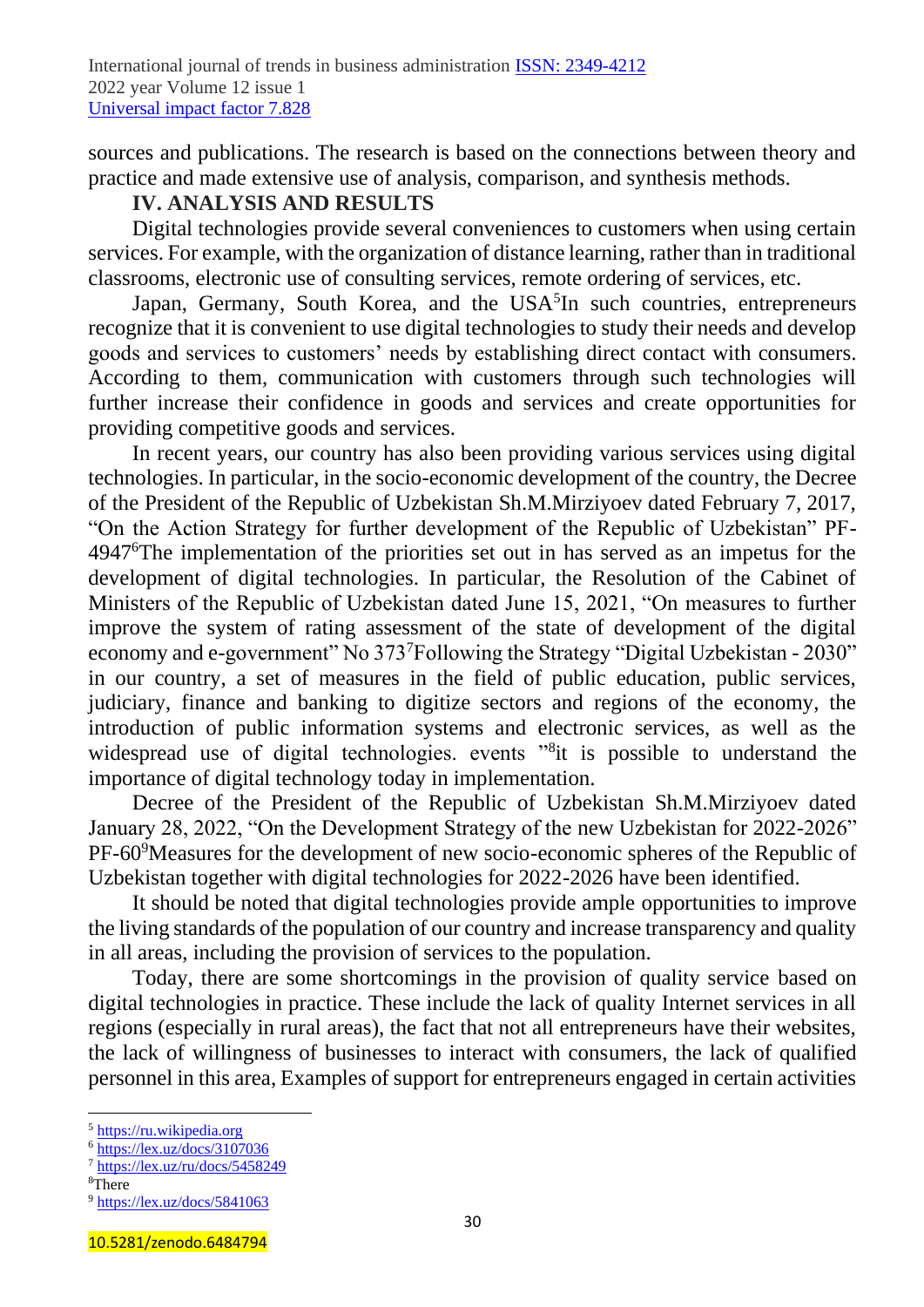with digital technologies in our country, the lack of specific programs to support them by the state, the lack of integration in the field of education and services.

Today, in implementing the strategy "Digital Uzbekistan - 2030", it is expedient to identify the shortcomings in providing services to the population with digital technologies.

Based on the above, the main factors influencing the organization of services in the digital economy were studied (Table 1).

**Table 1**

| s/n            | <b>Positive factors</b>                                 | s/n              | <b>Negative factors</b>                                                                               |
|----------------|---------------------------------------------------------|------------------|-------------------------------------------------------------------------------------------------------|
| 1              | Creation of an<br>organizational and legal<br>framework | 1                | Restrictions by the state on<br>the development of the sector                                         |
| $\overline{2}$ | Availability of funding<br>sources                      | $\boldsymbol{2}$ | Lack of benefits for those<br>engaged in innovative activities                                        |
| 3              | Equipped with digital<br>technology                     | 3                | Lack of competitive<br>environment                                                                    |
| $\overline{4}$ | Availability of<br>specialist staff                     | $\boldsymbol{4}$ | Lack of information for<br>entrepreneurs when starting a<br>business based on digital<br>technologies |

# **Factors influencing service delivery in the digital economy<sup>10</sup>**

The table data analysis mentioned above suggests that it would be expedient to support business entities with directional incentives to start any innovative activity. Today, despite the country's densely populated urban and district centers being more developed in terms of service, it is possible to observe a low level of use of digital technologies in rural areas.

The analysis shows that despite digital technologies in rural areas, there is a lack of quality mobile services and high-speed Internet networks. This poses some challenges in accessing education services, information and communication services, online ordering, and similar services in rural areas.

Based on the above, it can be concluded that: - Socio-economic development of the population can be achieved in our country by developing services in the digital economy. At the same time, it would be reasonable to train new specialists in this field, develop quality communication services in rural areas, support new businesses on this issue, establish new service enterprises and create jobs in these enterprises.

### **V. CONCLUSION/RECOMMENDATIONS**

The following proposals can be made for the organization of services in the digital economy in our country:

- financing of business entities on credit lines at the expense of available funds of commercial banks in the development of services;

<sup>10</sup>The table is based on the author's research.